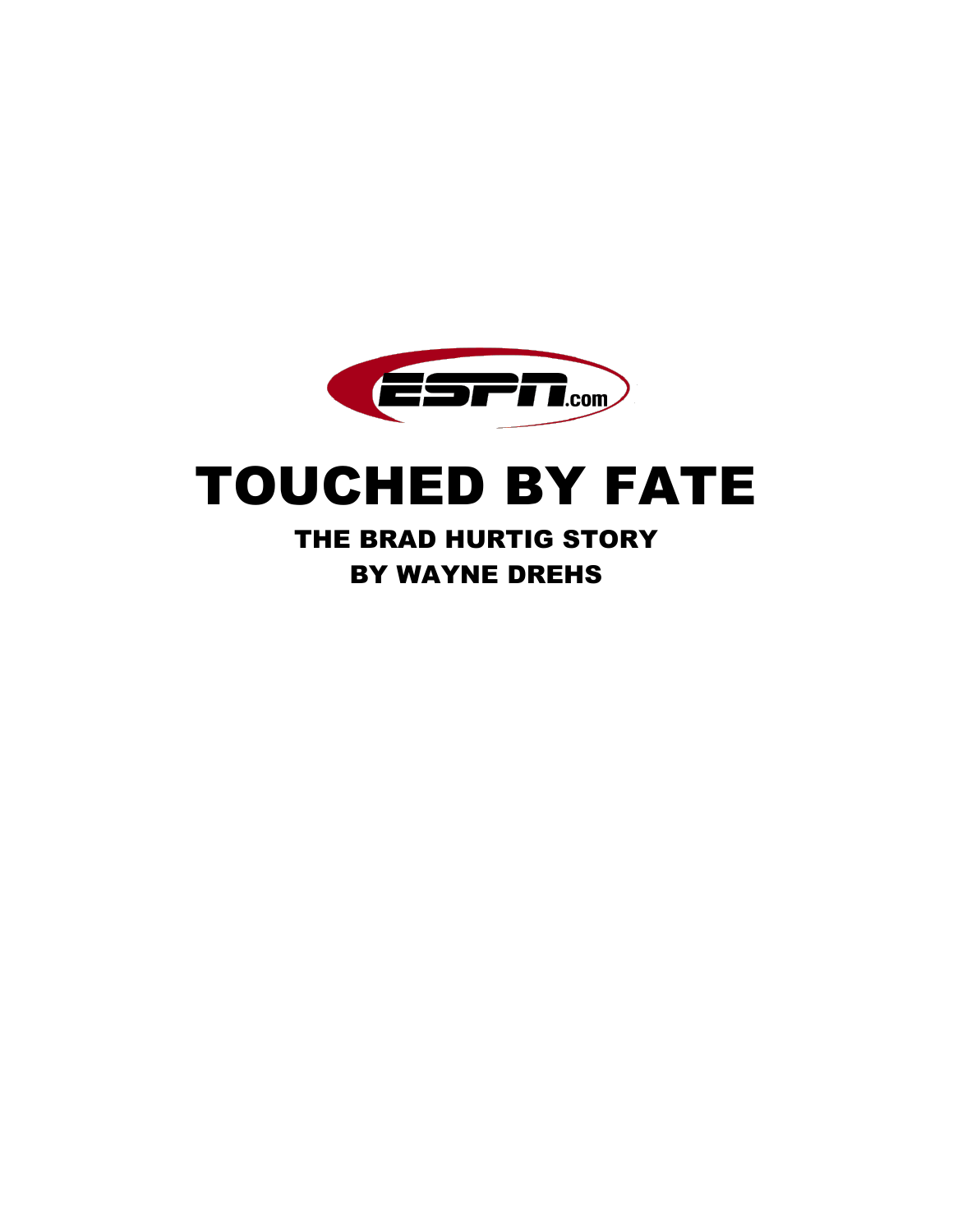## THE CRUSHING BLOW

Nearly every day, Kreg Culler walks by the rusting, blue power press, feels the horrific flood of memories rush back and has to look away.

It's been almost two years now. Two years since he heard the kids screaming and hollering at the other end of his factory. Two years since he sprinted to the chaos and found his son's best friend walking like a zombie, helplessly holding out his two crushed arms in front of him.



"I couldn't believe what I saw," Culler said. "His one arm was missing at the elbow. Just gone. And his other hand, he still had his work glove on, but it was mangled -- in a bad, bad way."

Midway through the first day of what was supposed to be a lazy summer job for twin brothers Brad and Chris Hurtig, Culler's worst nightmare as a factory owner came true.

Brad, a 17-year-old high school junior, a kid Culler coached back in Little League, inserted a sheet of metal into the giant stamping machine, noticed a part that didn't look quite right and, after yelling "clear," instinctively reached back into the machine to adjust it.

At the same time, Culler's son Keenan pushed the button to start the press. He didn't know Brad's hands were in danger.

"We always said, 'clear.' We always made sure we were back," Keenan Culler said. "That time, I pushed the button, looked back and Brad was stuck in the machine."

A light curtain should have sensed Brad's hands were in harm's way and stopped the press from collapsing. It didn't. In part because his hands were so skinny, slipping through the laser beams that criscrossed like a chain link fence. And in part, as an investigation would later discover, because the safety device was incorrectly installed.

"There was a set of freaky circumstances," Kreg Culler said. "And they all happened the wrong way."

The results were gruesome. Five-hundred tons of pressure, the equivalent weight of 245 Ford F-150 pickups, pulverized Brad's right forearm, leaving only flapping skin below his elbow. On his left side, the press had crushed half of his hand. All that remained were his thumb and index finger, though barely attached.

The devastation flattened the veins and arteries in Brad's arms, limiting blood loss and possibly saving his life.

"It felt like a fire," Brad said. "Like my blood was boiling or my skin was melting away. I kept thinking it was a bad dream. And I wondered when I was going to wake up."

Brad was dazed but still conscious when Kreg grabbed him by the shoulders, threw him into the front seat of his Jeep and, at 2 in the morning, raced through the moonless night to the hospital. Along the way, he gently rubbed Brad's leg to keep him calm. When Brad finally began to speak, all he could talk about were sports.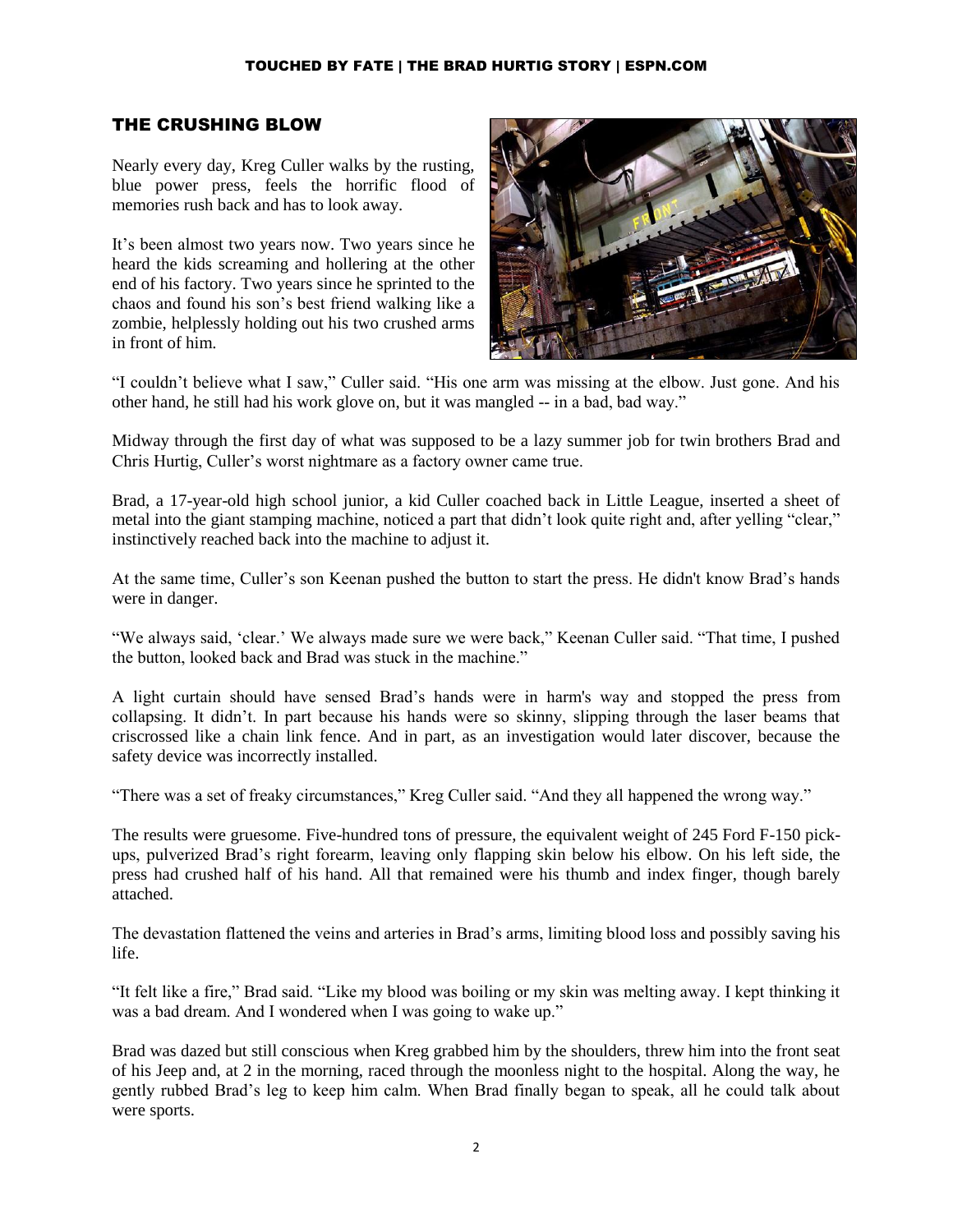He was a three-sport athlete: The starting middle linebacker on the football team. The starting right fielder on the baseball team. And the starting shooting guard on the basketball team.

Now, he figured, that life was over.

"I'm never going to play sports again. I'm never going to play sports again. I'm never going to play sports again," Brad insisted. "This is not good."

"I didn't want to say, 'You're right. You're not going to do that anymore,' " Kreg said. "But he was right; it didn't look good."

Left behind at the plant, Keenan and Chris waited in silence, the horrifying scene replaying in their minds over and over again. After speaking with a nurse from the emergency room on the phone, Chris went back to the machine to see if any body parts could be saved. Keenan watched from a distance.

"It was the worst night of my life," said Keenan, the twins' best friend since they were in first grade. "I didn't know what to do. My mind just couldn't process what had happened. All I remember thinking was, 'He didn't have an arm. He didn't have an arm.' "

The receptionist shrieked when Kreg and Brad walked into the hospital. Doctors didn't like what they saw either, and soon Brad was life-flighted 60 miles to Toledo's Medical College of Ohio, a Level 1 trauma center better equipped to handle the most serious of injuries.

Chris and Keenan, by then back at the Cullers' house, say they remember hearing the helicopter fly over. "I had no idea what was going on at that point," Chris said, "but I knew it was him."

Once Brad arrived in Toledo, doctors rushed him into surgery, cleaned up both wounds and attempted to save what little remained of his left hand. They had no use for the finger that Chris had recovered from inside the machine.

In the days that followed, Brad struggled with phantom pains. Although the ends of his limbs were gone, the severed nerves continued to send pain signals that made him believe the limb was still there. He writhed in agony. His stomach resisted the pain medication that doctors gave him, causing him to vomit as many as 10 times a day.

In the first days after the accident, there was hope that Brad would be able to keep his left thumb and index finger. It would, they were told, make his life infinitely easier.

"We spent a lot of time praying that he wouldn't lose that hand," said Kim Hurtig, Brad's mom.

Though good news came one morning when Brad moved his left thumb, it was short-lived. A month after the accident, the thumb turned black and Brad was back in an operating room, where doctors "shaved off" what was left of his only remaining hand.

"That's the pain I remember the most," Brad said. "I remember being at home in tears from the pain. It just hurt so bad."

In all, it would take four surgeries before Brad would move on to recovery. When the procedures were finally done, when doctors left him to heal, Brad's right arm would stop just below the elbow. His left arm would end just above his wrist. He was now a bilateral amputee. And life would never be the same.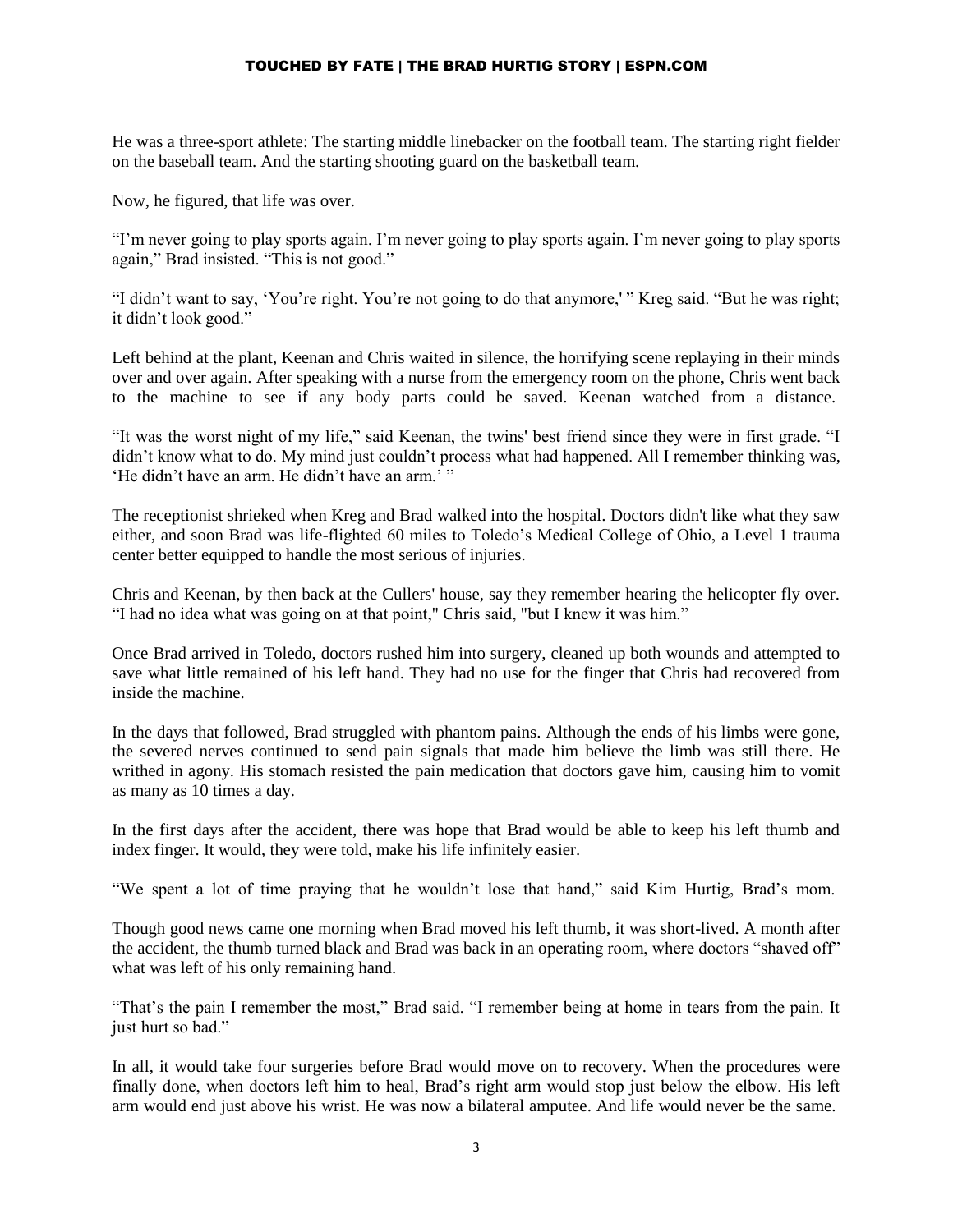"If someone were to tell me I was going to lose my hands tomorrow, I couldn't face that day," Brad said. "There's no way. But until it happens to you, you never know how you're going to react. And I decided in that hospital room -- I wasn't going to spend life as a spectator."



## ELIMINATING THE GUILT

It was chaos. Doctors rushing him to a helicopter. Morphine speeding through his veins. Everyone yelling to work faster, move quicker.

But Brad Hurtig didn't notice. It was his body doctors were working on. His life they were fighting to save. Yet all he could think about was the look on Kreg Culler's face.

Culler, the owner of the factory where, a half hour earlier, a 500-ton stamping press had crushed Brad's arms, looked miserable. Shoulders slumped. Head down. Skin a bloodless white. It was his son Keenan, Brad's best friend since first grade, who had pushed the button that sent the machine crashing down.

"I kept thinking that [Brad's] parents had trusted me with two healthy boys to take care of," Kreg Culler said. "And I didn't have two healthy boys to send back."

While doctors and nurses hurried to pull him out of shock, stabilize his vitals and get him into an emergency helicopter, Brad saw only the guilt on Culler's face.

"This is not your fault," he said. "Tell Keenan it's not his, either."

It hardly made the pain go away. Kreg and Keenan would battle sleepless nights and emotional pitfalls in the months ahead. But Brad's two simple sentences helped.

When they couldn't get out of bed in the coming days, when they couldn't shake the nightmarish replays of that fateful night, Kreg and Keenan would think about Brad, lying on that gurney, his life forever changed … worrying about them.

"When my dad told me what Brad had said, I was blown away," Keenan said. "It had to be the worst day of Brad's life, but here he was worried about how everyone else was holding up."

That included Brad's family.

Brad and Chris are identical twins and seemingly inseperable. In every photo of Brad, there's Chris. When Chris refused to budge from the couch that summer, unable to stomach the thought of swimming or playing baseball while Brad struggled to eat, Brad insisted that Chris get out of the house and leave the pity behind. When Chris struggled on the basketball court or the football field, unable to perform without his brother by his side, Brad shook his head in disgust.

"On the field, I felt lonely," Chris said. "Obviously there were 36 other guys out there, but I had this empty feeling that he wasn't there with me. I couldn't keep my mind straight. Brad wouldn't allow that. He was more worried about what he was putting everyone else through than he was himself."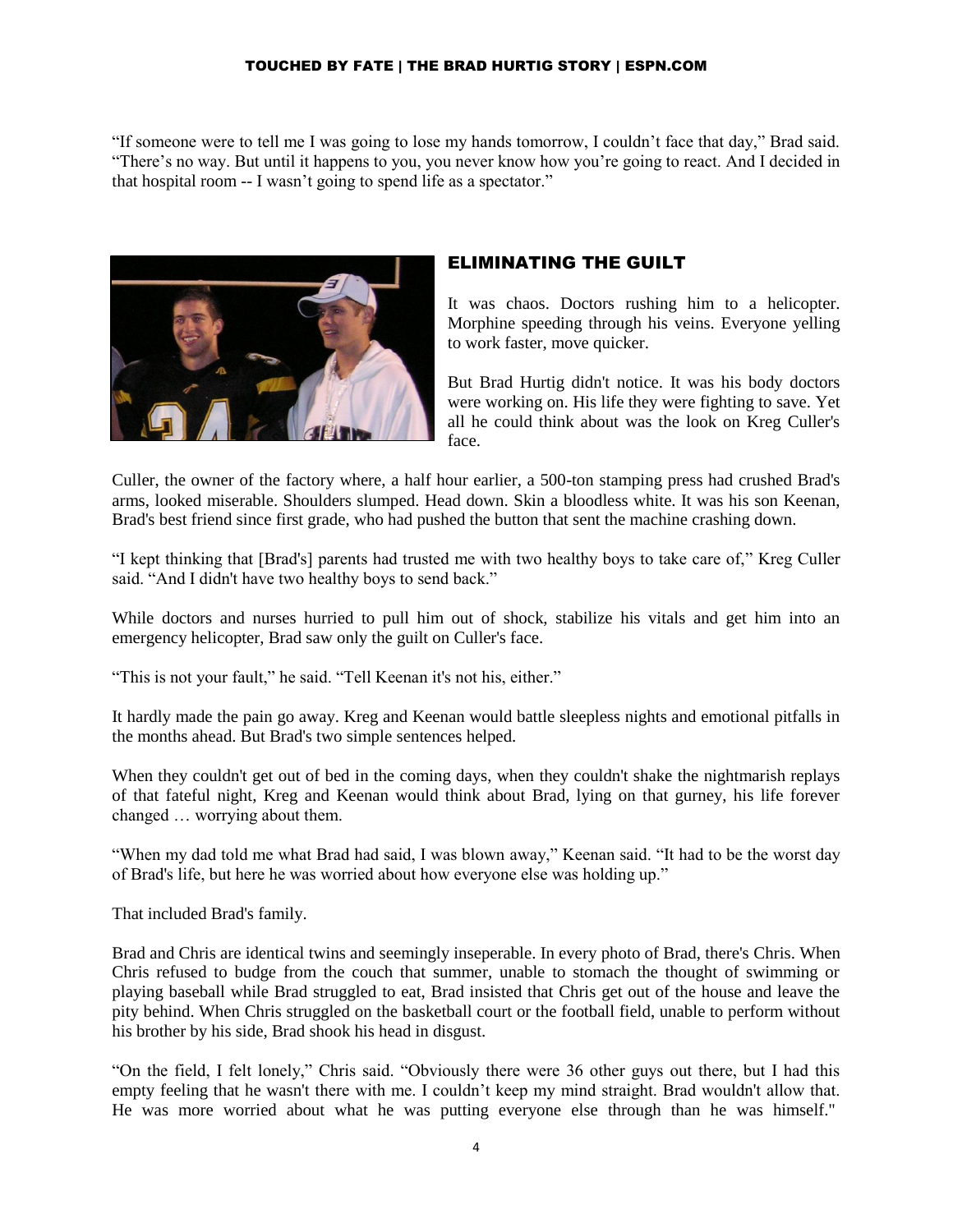When his parents rushed into the emergency room to find their son a bilateral amputee that fateful night, Brad said he thought not about the comfort they provided, but how hard it must have been to see their son so helpless. In the months ahead, when his father would struggle with guilt of his own, Brad wiped it away.

"I would look at other kids that weren't as athletic and I'd find myself thinking, Why not them?" Jim Hurtig said. "I'd see this other kid, he don't mind sitting around and doing nothing, Why not him? But the way Brad handled this took all that pressure off us."

In a split second, he had gone from a 17-year-old teenager who rode motorcycles and excelled at three varsity sports to a physical oddity, the person everyone couldn't help but stare at or, worse, the person they couldn't bare to look in the eye. In the weeks and months ahead, he'd have to learn how to do everything without hands -- from eating, drinking and getting dressed to shaking hands, brushing his teeth and driving a car.

Yet ask anyone close to Brad to pick a moment when they remember seeing him down, when they remember him asking, "Why?" and they can't. Instead, he always held his head high. He always smiled.

"Had he gone in the tank, had he taken a better-off-dead-type attitude, that would have made it that much harder," Kreg Culler said. "But here was this 17-year-old. He's the one going through this. He's the one whose life is going to never be the same. And he's the one showing all these adults how to handle it."

Tom Sheninger, one of Brad's high school teachers and an assistant coach on the football team, said he believes Brad's ability to accept his disability and his determination to overcome it stems deep from within. There, Sheninger says, was a desire to return to normalcy, so Keenan, Kreg and everyone else could put that horrible night behind them.

"Brad was not going to have anybody carry the guilt with them that they ruined his life," Sheninger said. "He wasn't going to stand for that."

This past football season, after each of his 111 tackles, Brad would motion to Keenan in the stands. He'd wave with his stubs. And he'd smile. Keenan, meanwhile, was Brad's biggest fan. He wore a gold T-shirt with big black letters that read, "Brad Hurtig is a True American Hero." And on the back, "Chris is pretty good, too."

"I didn't like to see people upset," Brad said. "I'll never forget, laying on that gurney that night and seeing that expression on Kreg's face. That bothered me. I wanted to show I was strong, that I could handle it and things were all going to be OK. There was no sense in making everyone more upset than they already were."

That includes proceeding with any litigation. An investigation by U.S. Department of Labor's Occupational Safety and Health Administration found five "serious" violations at A-Stamp Industries, Culler's factory, ranging from improperly installed machine guards to inadequate training procedures. Personal injury attorneys still harass Brad and his parents with unwanted solicitations, insisting there's money to be made. But the Hurtigs continue to ignore them, and say they've never even considered a lawsuit.

Kreg Culler did. And came to one lasting conclusion.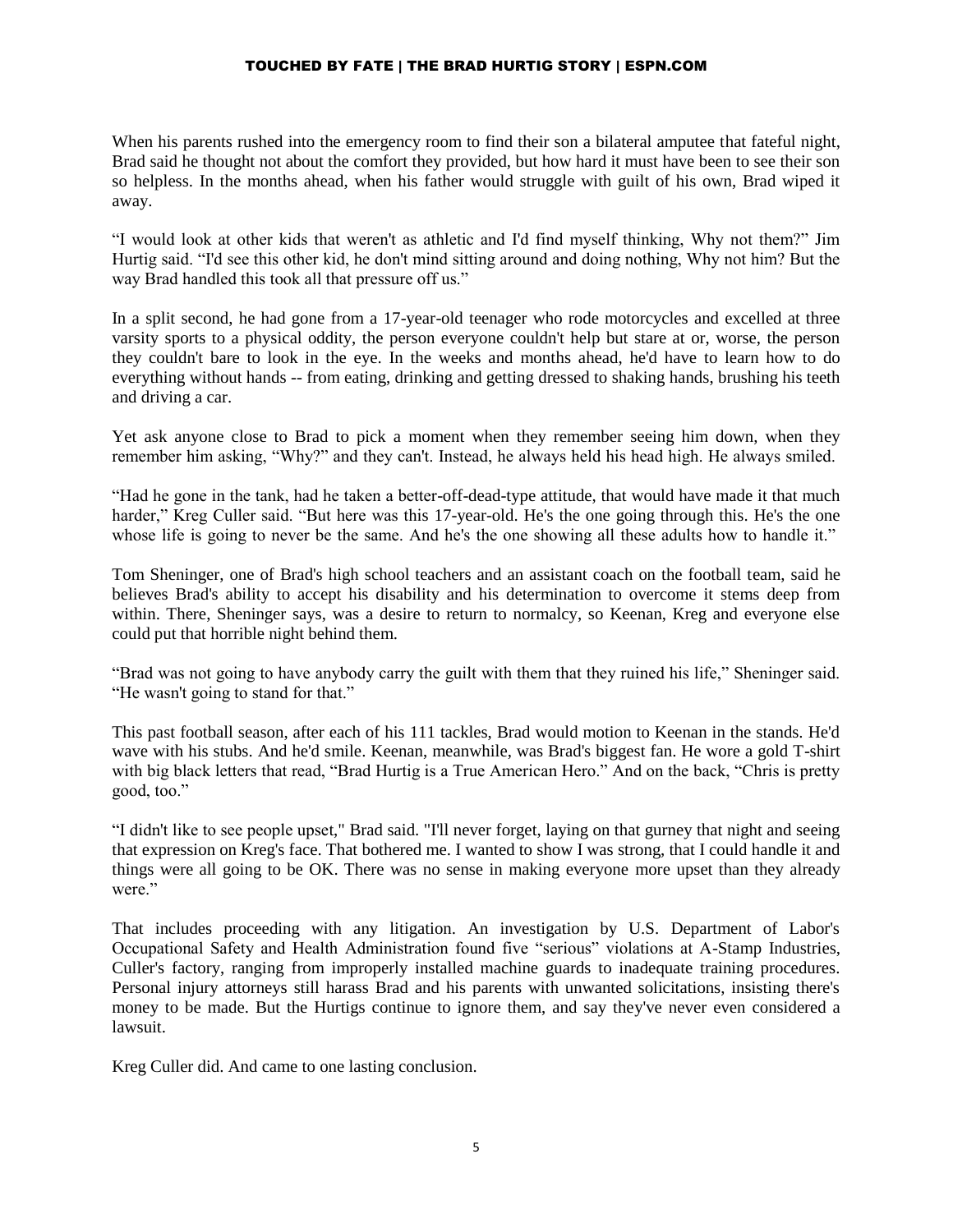"There's no question," he said, "if sacrificing the business would put Brad's arms back together, I'd do it in a heartheat."

Instead, he promises to never forget.

Recently, during a school fundraiser, there was Culler bidding up to \$400 for what would become his most prized piece of sports memorabilia. The football helment that Brad wore this past season now sits in an acrylic case atop a credenza in Culler's office at the factory.

"For me, it's an indication of what he accomplished after the accident," Kreg Culler said. "His odds were a lot bigger than most of us will ever face and he made it, so keep chasing life."

#### EMBRACING A NEW LIFE

Shoes shined. Hair gelled. Tuxedo pressed to perfection. Brad Hurtig looked like Oscar de la Renta himself. But he was already an hour late - too late for pictures, too late to meet the parents - and had begun to wonder if he'd ever make the prom at all.

He was waiting for the smoke to stop. The smell to go away. For wires to be soldered together in his hands. Then he'd be on his way.



"I wasn't sure how it was all going to turn out," he said.

The day before, Brad's \$25,000 mechanical hands quit working. Without them, he couldn't pin his date's corsage. He couldn't hold her hand. He couldn't pull her close on the dance floor.

Worker's compensation officials moved quickly to approve the new prosthetics in time for the prom. But while everyone else was schmoozing with parents and smiling for pictures, Brad stood in a garage and waited for his prosthetist to put his new hands together. Eventually, some workshop ingenuity mixed with modern technology sent Brad on his way. Two hours late.

"I never got to meet her parents," Brad recalls. "Still haven't. But I guess they understood; I told her I was late because I needed to pick up my arms. Tough to argue with that one."

Brad would be the first to tell you that his life has never been the same since an industrial accident left him a bilateral amputee two years ago. But he'll also tell you that "99 percent" of the things he used to be able to do, he can still do. Thanks to modern-day technology. And perhaps the most twisted of fates.

Because Brad's accident happened at work, all his medical expenses and the cost of purchasing, repairing and replacing his fragile prosthetics are covered by the Ohio Bureau of Worker's Compensation. He also receives a weekly check that covers lost wages.

"In a way, that was a blessing," Brad said. "If this would have happened falling off the back of my ATV, we never would have been able to afford any of it."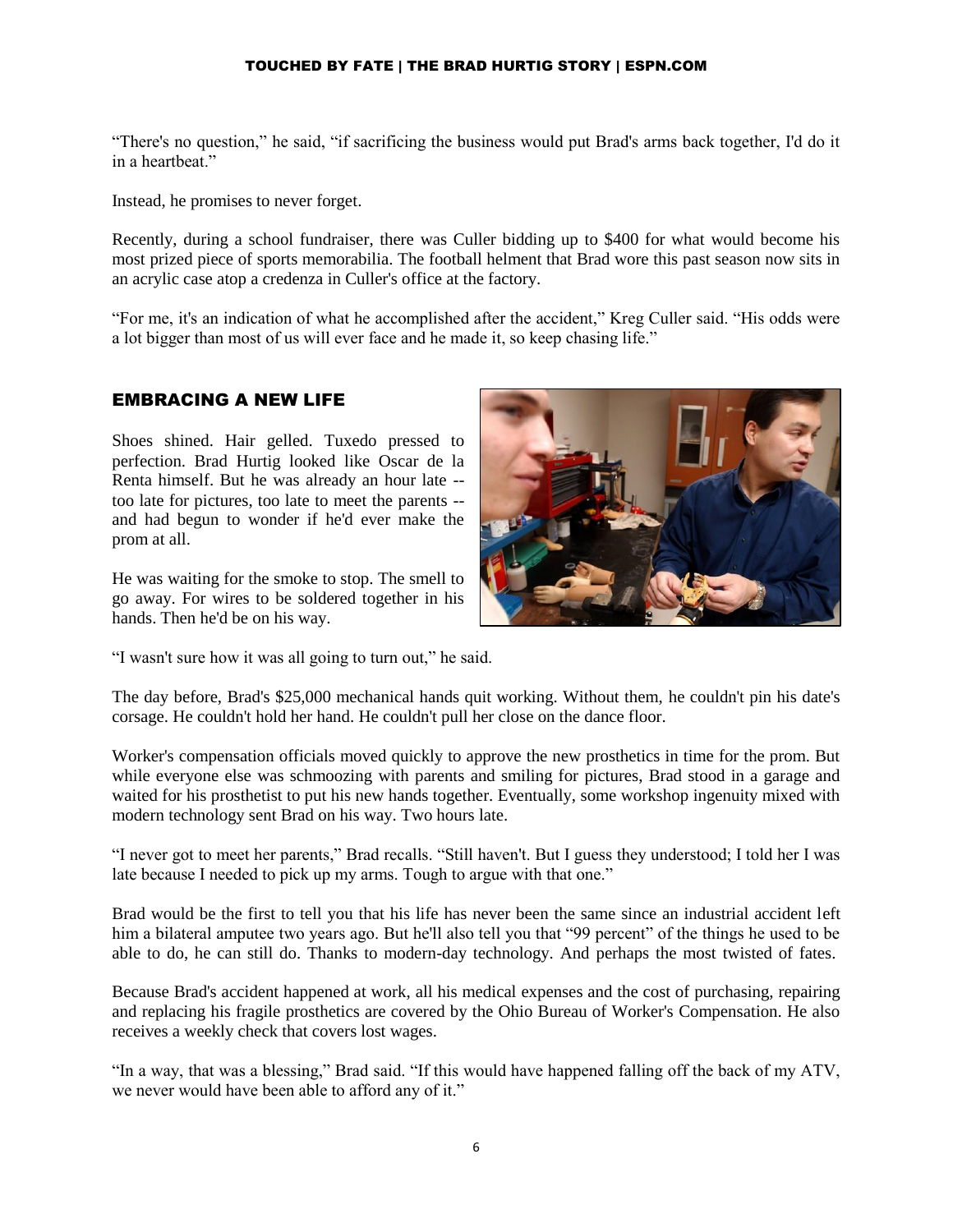Representatives from worker's compensation also ensured that Brad had everything he needed to function in high school. It meant making lockers and classroom doors easier to open. Getting Brad a laptop so he could do his homework. And hiring an assistant to carry his books and take notes in class until Brad could do those things himself.

Next year, Brad plans to attend nearby Northwest State Community College and, already, worker's compensation representatives are meeting with school officials to brief them on Brad's situation and the special needs he requires.

"It takes a lot of teamwork," said Jan Burch, a catastrophic nurse advocate for Ohio's worker's compensation division. "The school, the managed care organization, the doctors, the family -- everyone working together makes this a success. And Brad's so highly motivated. He sees a challenge and immediately says, 'Let's get going.'"



At the cost of a new, fully loaded Honda Accord, Brad's limbs are among the most technologically advanced in the world. They operate with the use of tiny sensors that rub against the muscles in the remaining parts of his arms. Flex those muscles by making an imaginary fist and then bend that fist upward, and the hand opens. Bend the fist down, and it closes. Clench a quick fist, and the hand rotates counterclockwise, 360 degrees, so he can pick up a stack of books from below, then lift them above. If Brad fills a jug with water, the hand senses the change in weight, adjusting its grip as the jug becomes progressively heavier.

Six months after the accident, when Brad first picked up his new arms, it took him only five minutes to get the hang of it. He grabbed a copy of The Crescent News, a local newspaper that had a story about him on its front page, and autographed it for everyone in the office.

Sam Santa-Rita, the prosthetist who fits Brad with his artificial limbs, said he has never seen anyone become acclimated to his new hands so quickly.

"He acted as if he had worn them for a year," Santa-Rita said. "I think he was so tired of depending on people, he just took off. It was pretty amazing."

Visually, they seem almost lifelike, with their flesh-like coloring and the folds of skin painted on them to look like knuckles. If not for the muffled grinding sound the motor makes when the hand moves, like some sort of real-life robot, nobody beyond an arm's length could tell he has artificial limbs.

"We were at a banquet the other night and Brad shook this guy's hand and the guy about fell over," said Bob Olwin, the head football coach at Fairview High. "He didn't know about Brad's accident. He nearly jumped out of his shoes."

But reliability remains a problem. Under the strain of Brad's active lifestyle, the prosthetics break down every few weeks. He's bent the aluminum frame, pushing the gears out of alignment and killing the motor. He's crushed the microprocessors in the fingertips, crippling the device.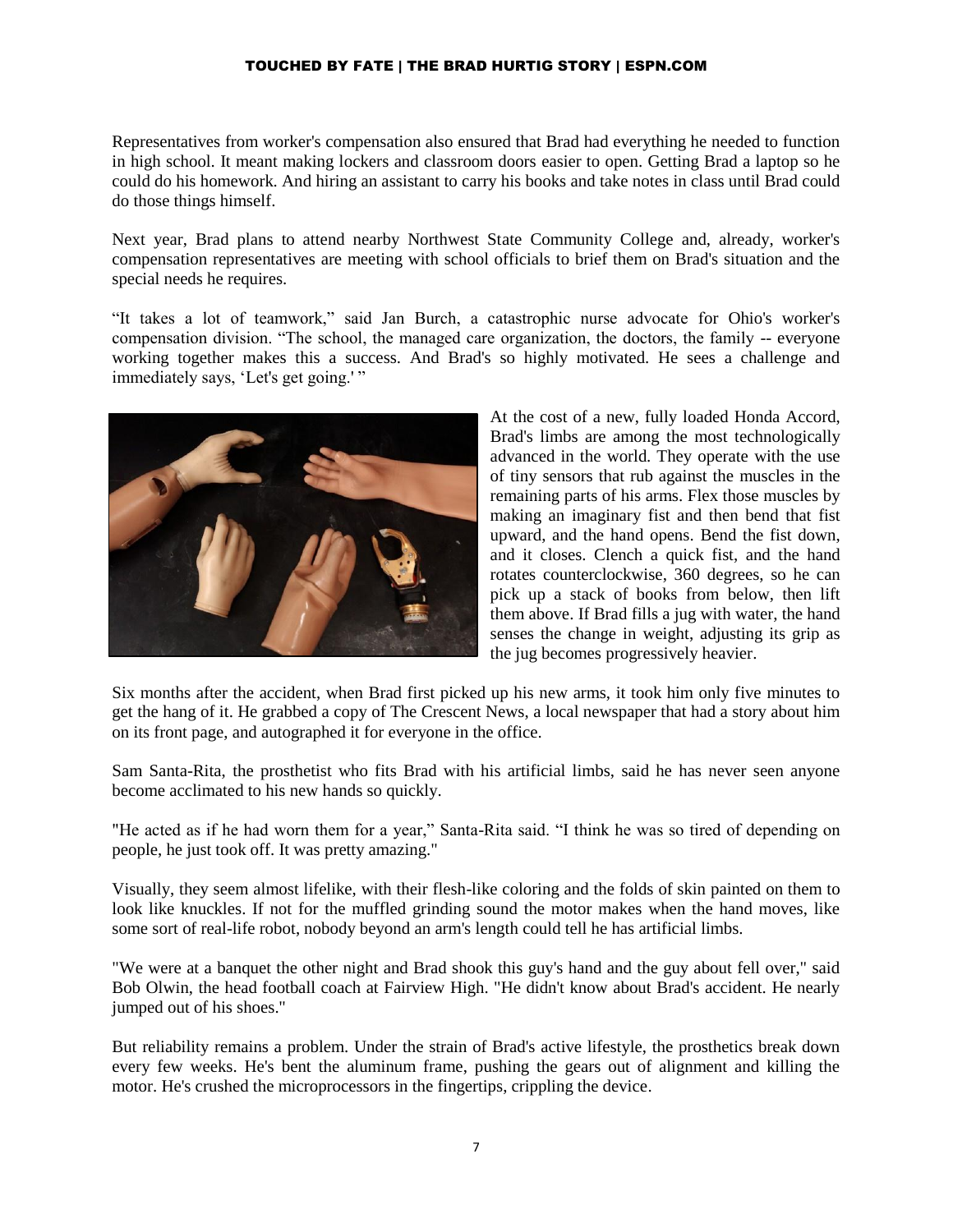Even with a backup at the ready, Brad can sometimes find himself without a working prosthetic. Santa-Rita has ordered a new model made of stainless steel, which he hopes will prove more durable.

"He's the most active amputee I've ever seen," Santa-Rita said. "And the technology sometimes can't keep up."

A person missing one limb opens and closes a mechanical hand 5,000 times every two weeks. Someone who has lost both limbs will perform five times as many "cycles." And an active 19-year-old teenager like Brad can really give the motor a workout.

"So that's the challenge," Santa-Rita said. "For these companies to design something that can cycle 1.2 million times a year."

When the hands are working, there isn't much Brad can't do. He can squeeze toothpaste from its tube. Grab a bottle of water off the ground. Hit the cutoff man from the outfield. Or clutch the accelerator on the handle bars of his ATV during a wild escape through the farm fields.

It was a little more than a year after the accident that Brad was knocked out of his arms when he jumped a pile of brush on his four-wheeler. With his artificial limbs still squeezing the accelerator, Brad hugged the seat with his legs. Seconds before crashing into a tree, he managed to slam his foot onto the brake. Then he slipped back into his arms, took a deep breath and drove home.

"I don't think I told my parents about that one," he said.

The only thing he says he can't do, the only thing he truly misses, is the ability to feel. To touch. Yet it isn't uncommon to see him lift his mechanical hand to scratch an itch on his nose. He deftly uses his elbow to control the touch-pad on his laptop. And when it comes time to tie his shoes, a friend suggests a creative tip: Ask a cute girl.

"I go through life now and many days, I don't even think about it," he said. "I feel like the same Brad before the accident."

## FIND A WAY

Rolling back and forth, the water bottle picked up blades of grass and specs of dirt from the ground, its sloshing contents an unlikely source of motivation.

"You thirsty? You want something to drink?" the football coach yelled before throwing the container onto the field. "There you go. Find a way."

It was another grueling practice in the heat of an Ohio summer. Brad Hurtig hadn't participated in any drills,



but like his sweaty teammates, he craved a drink of water. Only a month earlier, a factory accident had crushed his arms, leaving him with a pair of stubs. Still dazed from the trauma and groggy from the medication, he needed every ounce of energy just to watch practice. And now he had to work for a simple sip of water.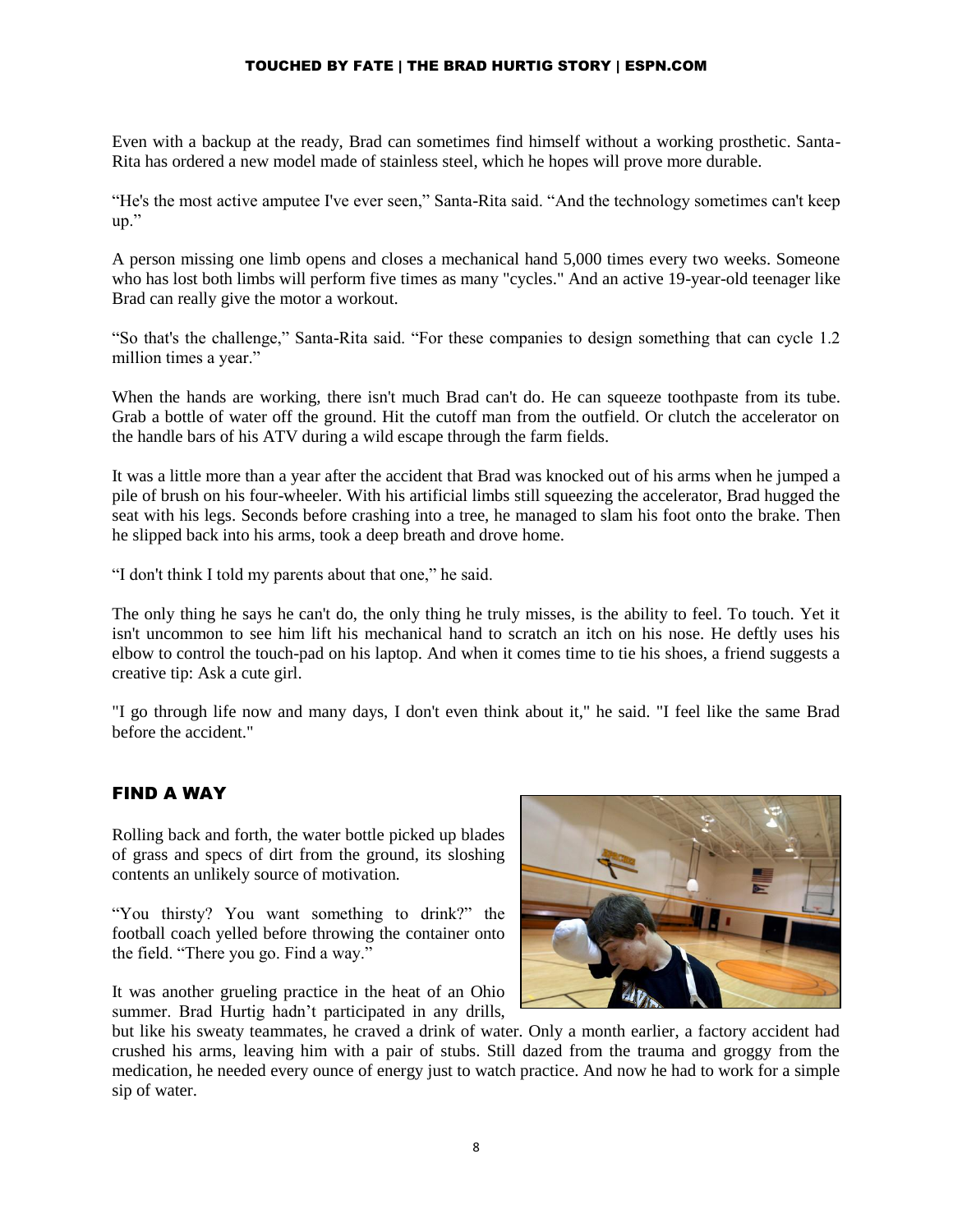"I knew it was a challenge. I knew I had to do it," Brad said. "I just didn't know how."

So he fell to his knees. Bent over the bottle. Squeezed it between his stubs. Lifted it to his mouth. Pulled away the cap with his teeth. And let the cool water pour into his mouth and over his face.

"We wanted to push him to see how far we could," said Tom Sheninger, Fairview High's assistant football coach. "Could he do this? Could he do that? We wanted to see how bad he wanted it. If something didn't work, we'd try something else. It was an experiment."

The results weren't fully revealed until the next season, when Brad, playing with specially designed pads that wrapped around his stubs, started at middle linebacker and led the 5-5 Apaches with 111 tackles. After the season, he was named first-team All-State and the district co-defensive player of the year.

"If you didn't know his number and didn't know his story, you never would have guessed he didn't have arms," said John Downing, the head coach at rival Archbold High, which beat Fairview 38-26 this past season. "Every Friday night, he was a guy you had to account for."

This was the same kid who, after doctors cleared him to play months after the June 2002 accident, needed Sheninger and assistant coach Dave Robinson to dress him from head to toe. The same kid who everyone figured would be a football sideshow. A nice story, they thought, how he came back after losing his arms to kick a field goal or make a tackle on special teams. But nothing more.

"I hate to say it, but [football] was one goal I didn't think he'd be able to do," admitted Jim Hurtig, Brad's father. "I didn't know how it would be possible."

The road from bilateral amputee to star linebacker started with Brad's prosthetist, Sam Santa-Rita. Unable to find anyone in the country who had lost both hands and was playing football, Santa-Rita designed a pair of custom pads from scratch for Brad. A plastic, shoulder pad-like shell on the inside and foam padding on the outside protected his limbs.

"The concern was that if he suffered a forceful hit, the bone might go right through the skin," Santa-Rita said. "But nobody was going to tell him he couldn't play because he might get hurt. He needed this."

On the field, Brad's comeback fell to the shoulders of his coaches. They had to teach him how to play with his new body. Every day for a month, they covered a corner of the field in padding so that he could get used to falling and getting back up. They would purposely throw him footballs that were out of reach so he'd tumble to the ground as he tried to catch them. Day by day, it eventually became easier.

"It had to hurt," Sheninger said. "But he'd never say a thing. He was willing to go through a lot of discomfort -- physically and mentally -- to get what he wanted."

The first season after the accident, Brad struggled as the team's kicker, at one point booting a ball off Sheninger's head in practice. It took him five games before he finally converted his first extra point. Once it was just easier to run the ball into the end zone for a two-point conversion. By the final game of that season, though, coaches got a glimpse of what Brad's senior year would bring.

The game was a blowout so coaches put Brad in at middle linebacker, just to see how he'd react. On the first play, the opposing team ran a swing pass to Brad's side. Instantly, his football instincts returned.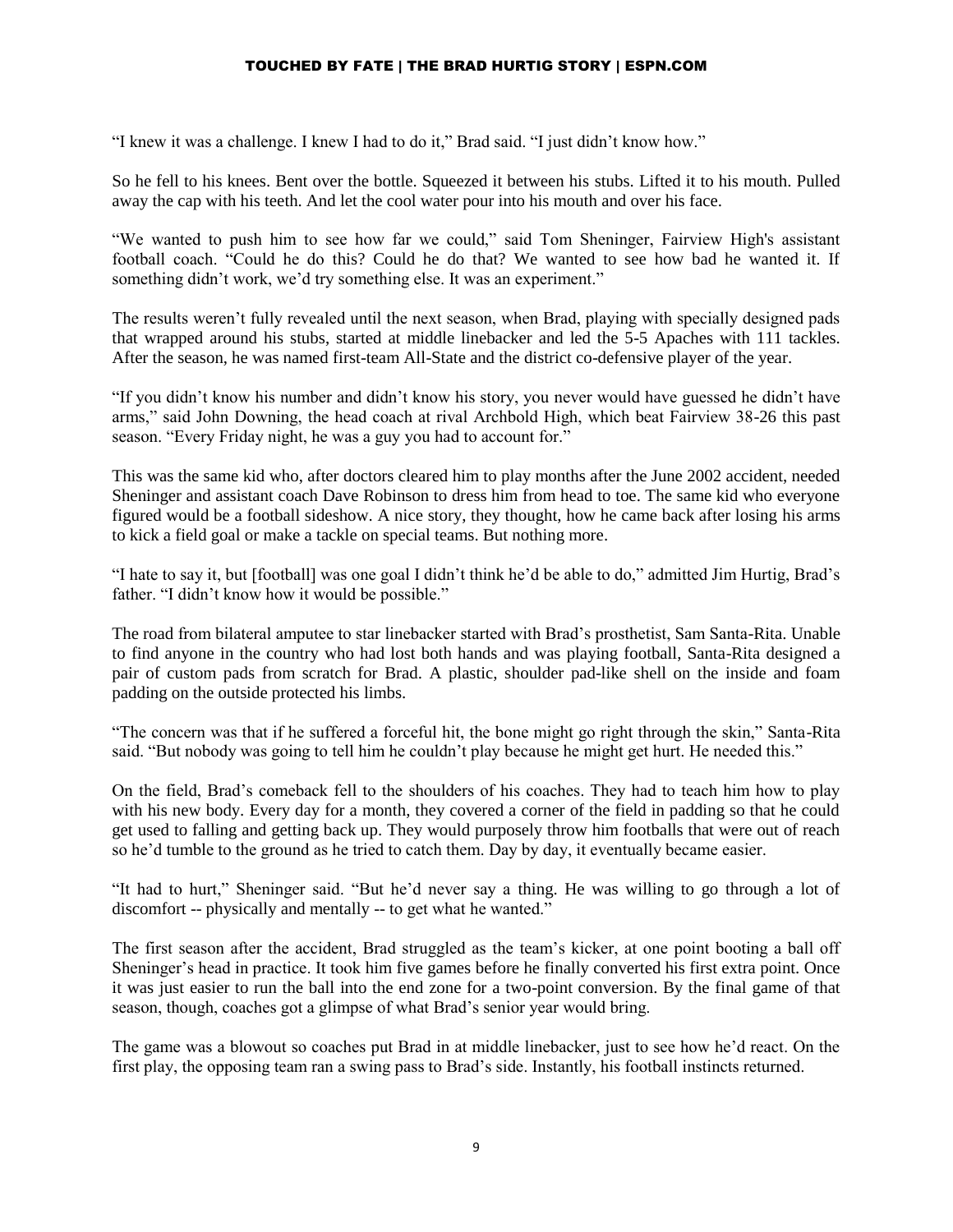"I just saw the guy, he had the ball, it was my job to stop him, so I did," Brad recalls. "It all happened real naturally. After the game, I couldn't believe what happened."

The crowd and his teammates roared. And Brad's confidence soared.

The following summer, he became a gym rat, working out every day with pliable rubber balls to strengthen his upper body. Still, in the back of his mind, he wondered.

"Can I really do this every week?" Brad said. "I don't have hands."

It wasn't easy.

When a blocker got his hands on him, he was done. Several times he'd have a quarterback all but wrapped up for a sack, only to watch him slip through his grasp. More times than not, though -- 111 to be exact -- Brad did just fine, regaining his role as the team's best player and its quiet leader.

The season highlight came on offense, when coaches put Brad into the game toward the end of a lopsided victory against Ayersville, hoping he could catch a touchdown from his twin brother Chris.

First down. Second down. Third down. Three times they tried and failed to execute the same, simple play. "Get in the end zone, turn around and look," Brad was told. The opposing defense, though, wasn't helping.

"They were complaining that I was pushing off," Brad said. "A guy with no hands was pushing off."

On fourth down, Chris fumbled the snap. With a sea of defenders converging, he recovered the ball, scrambled to his right and, on his back foot, lobbed the ball into the end zone. Brad knocked the ball back up into the air, fought off a defender, then cradled his arms to make the catch. Touchdown.

And as he lay in the end zone, his teammates piling on top of him and celebrating the improbable, a series of thoughts flashed through Brad's mind. There was his family. His friends. His coaches. And that day with the water bottle. Without all of it, he says, life would have been "ruined."

"Football helped me realize that no matter what had happened, life was still normal.

"Well, sort of."

## THE ELUSIVE GOAL

Click.

He couldn't feel it, but mid-swing he heard it. And the noise wasn't good. It told him the metal hooks on his hitting hand had opened. It told him that anything they had been holding -- in this case a 28-ounce Easton baseball bat -- had just become a projectile.

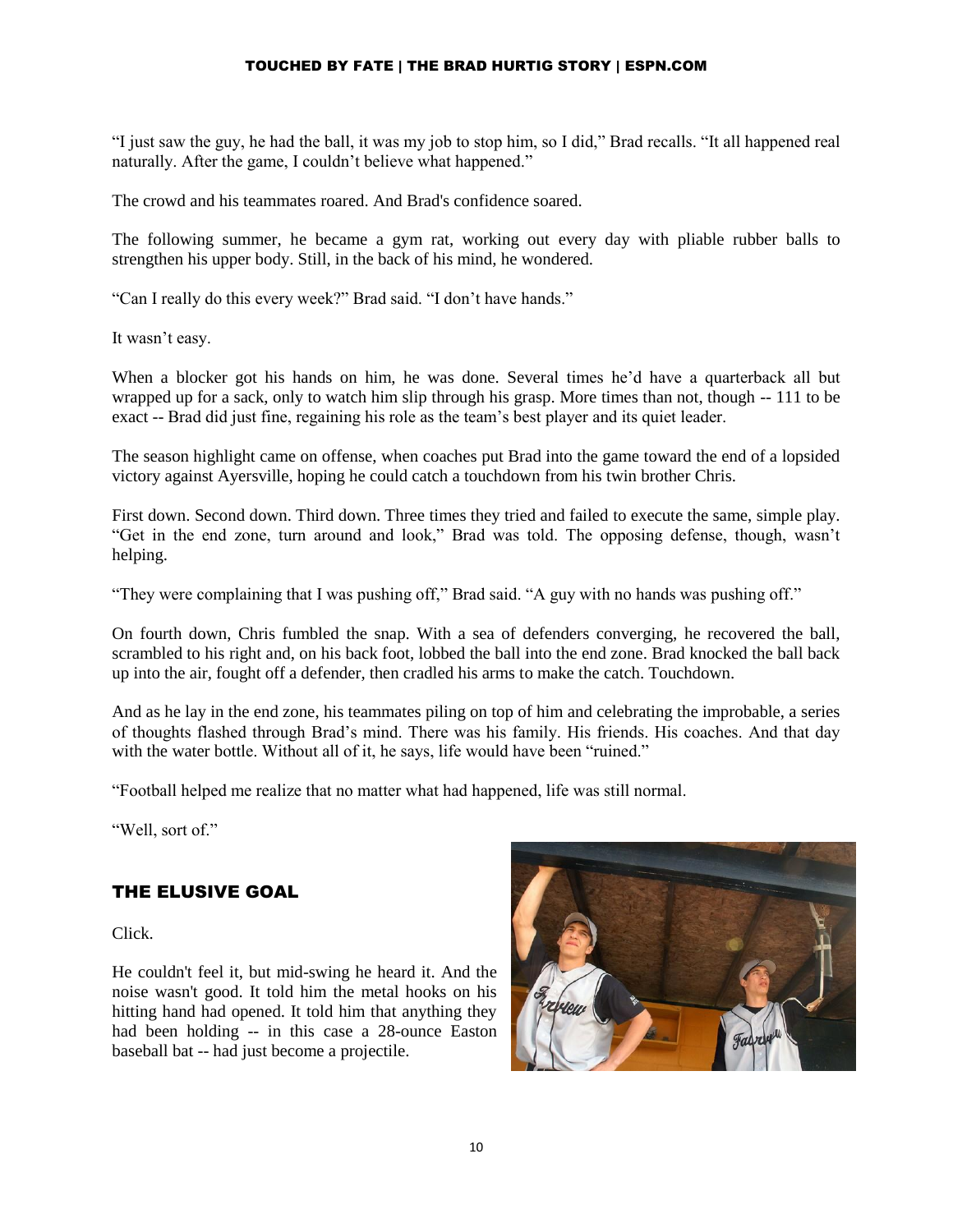There was enough time to look up, but not to look away. There went his bat. End over end. Cutting through the air. Smacking off the wall. Crashing off the bleachers. Almost nailing a teammate in the head.

What was a blur for everyone else was a slow motion hell for Brad Hurtig.

Click. Thud. Ping.

His mouth opened. His eyes widened. The rest of him froze.

"I think I'm done now," he said.

He was merely trying to hit off a tee. Just trying to accomplish something else that would blow everyone away. Instead, it backfired. And he wouldn't pick up a bat again for a week.

"It scared everyone to death," Fairview baseball coach Andy Singer said, "Brad included."

That was three months ago. Brad still can't consistently hold a baseball bat. He still can't climb into the batter's box, take a rip at a belt-high fastball and know full well that he won't take the pitcher's head off.

Yet before he walks across the stage and receives his high school diploma next month, that's the lone goal that still remains, the one thing that drives him athletically. He wants to get a hit in a baseball game.

It might not seem that important, considering all the 19-year-old has accomplished since a factory accident in June of 2002 left him a bilateral amputee. But he remains driven by the unfulfilled.

He can catch a touchdown pass. He can kick extra points. He can wrestle down running backs. And with the help of a customized lacrosse net that fits over the end of his left arm, he can catch, throw and play the outfield. But the season is nearly finished. Time is running out. And he hasn't even had an at bat.

"It might not be something that happens," Brad said. "But I'm going to do everything I can to see that it does."

The problem is this: A cable and harness that wraps around his shoulders is connected to the hooks that extend from Brad's arms and grasp the bat. When he stretches his shoulder blades, the cable tightens, opening the hooks and releasing the bat.

It's supposed to happen after he's made contact, when he wants to put the bat on the ground and hustle to first base. Too often, it happens mid-swing.

"There aren't many people in baseball who have attempted anything like this," said Sam Santa-Rita, the prosthetist who obtained the device from a Texas company, then modified it in his office workshop. "Most of the people have lost only one arm. That's a big, big difference."

Think former major league pitcher Jim Abbott. Or Chad Bentz, the Expos' reliever. Both were born with deformities, forcing them to pitch and catch with the same hand, hurriedly switching their glove back and forth during the action.

But while they've had their entire lives to learn how to play with their disabilities, Brad has had only 22 months. While they focused solely on pitching, Brad wants to hit. While they were able to field with one hand, Brad has none.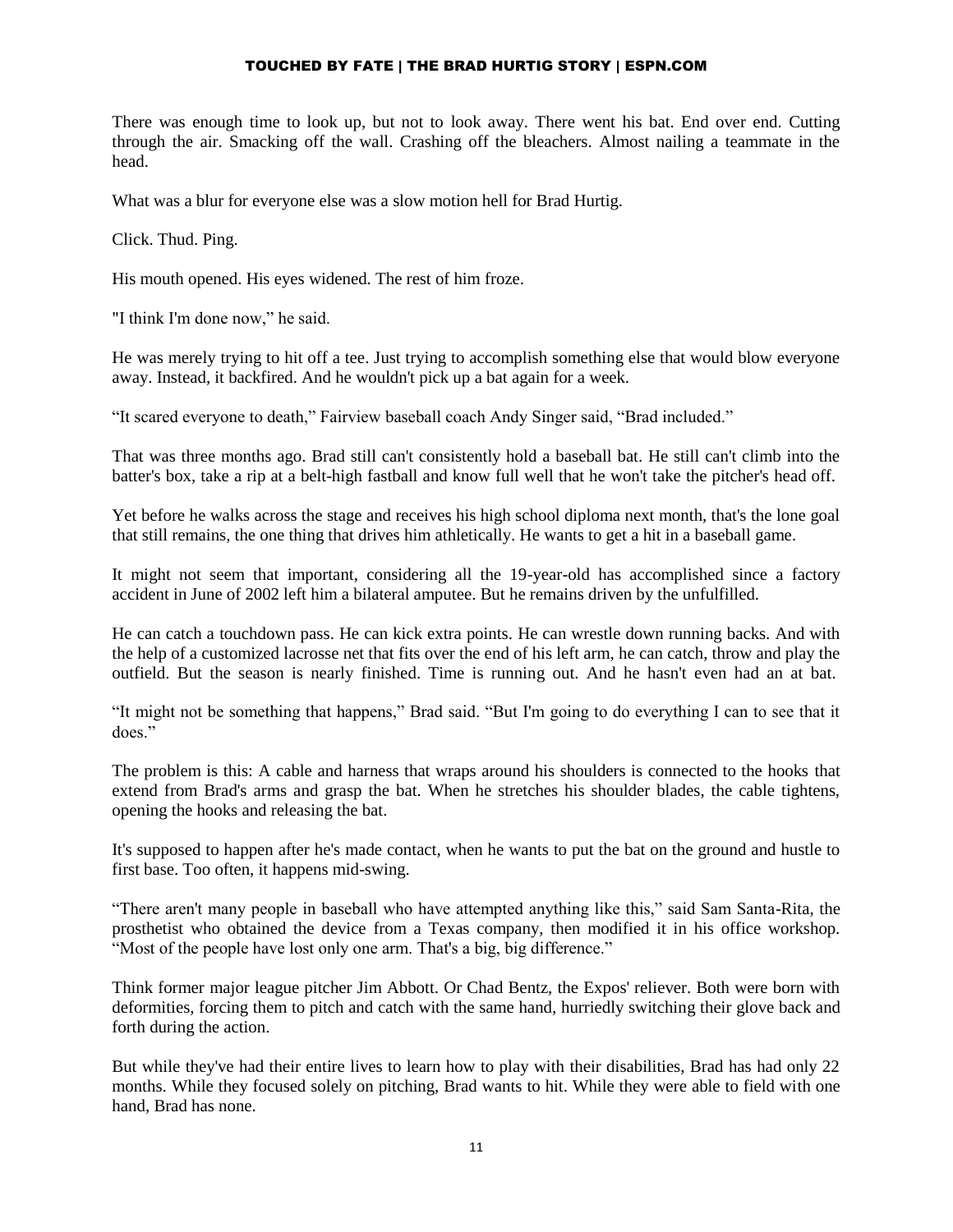The head of a lacrosse stick is screwed into the prosthesis at the end of his left arm. The mesh webbing allows him to catch and throw like a game of backyard Jai-Alai. It's hardly conventional, but the Ohio State High School Athletic Association has allowed it.

Under OHSAA baseball rules, Brad can play the field and have a designated hitter bat for him. So that's what he's done, roaming the outfield for much of the year without making an error and occasionally appearing as a pinch runner, when he has stolen five bases.

"I'm not afraid, by any means, to put Brad in a situation with a tie ball game or something," Singer said. "There's no reason to be. Fielding-wise, he's done a great job. He can always steal a base. But his hitting we hope to get better."

After the bat-throwing incident during off-season training this past winter, it was back to the drawing board. Santa-Rita tightened the rubber bands that hold the hooks together. He asked a local welder to meld the hooks so they would better wrap around the bat. And he stressed to Brad the importance of not flexing his shoulder muscles until he had completed his swing.

There's been improvement. Brad can hit off a tee and hit a soft-toss without flinging the bat through the air. But he still can't hold on against live pitching. Without hands, he can't feel the bat. He can't sense when it's slipping. He can't feel when things are going wrong.

Instead, he listens for the click.

"It's a difficult process," Singer said. "But we're working on it. He'll get there."

And if not, Brad is prepared.

"I'll have to move on, I guess," Brad said. "What else is there to do?"



## PAY IT FORWARD

The ceiling fan just kept spinning. Round and round and round it went, not once giving any answers, not once offering any solace.

Carol Kurivial couldn't look away. As the blades rotated monotonously, all she could think about was that teenage boy, lying in intensive care some 60 miles away, fighting for his life.

She had never met him. Yet there she was, on the eve

of her 20th wedding anniversary, in a quaint bed-and-breakfast with her husband, lying there horrified by a stranger's tragedy.

Fear. Anxiety. Chills. They all converged as she tried to fall asleep that night.

"I was in a complete panic," Kurivial said. "I didn't know him from Adam, but I just kept watching that fan go around, overwhelmed by what had happened."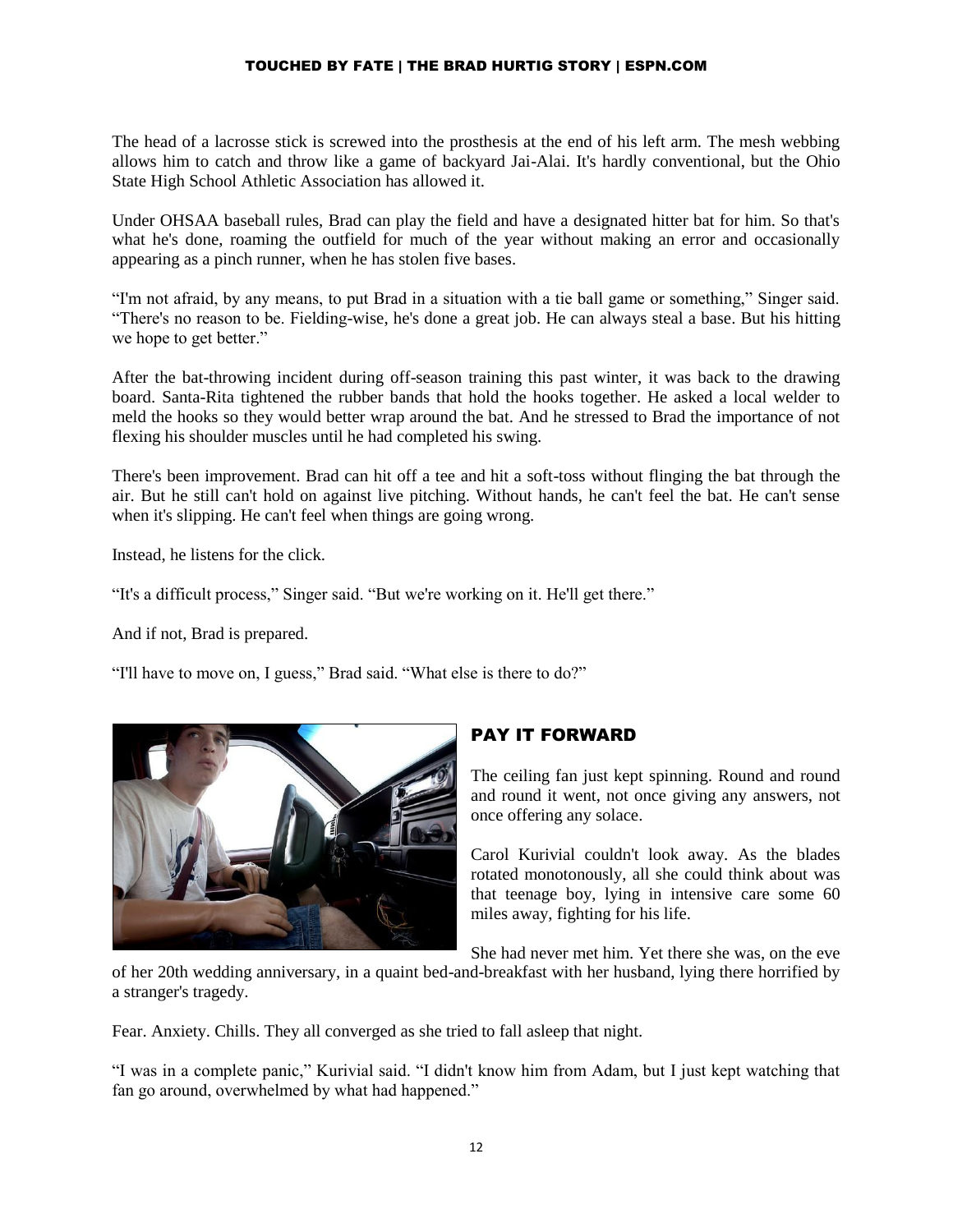Earlier that day, Kurivial was picking up photos she had planned to add to an anniversary scrapbook when the clerk answered the phone and shared the news. The details were blurry, but the bottom line wasn't: Seventeen-year-old boy. Factory accident. Amputated arms.

Kurivial could barely function. Maybe it was because she has three teenagers of her own. Maybe it was because she's always had a fear of amputation. Or maybe it was, as she says, because God was trying to send her a message. Whatever the reason, she couldn't shake the picture of what life was going to be like for Brad Hurtig. Her sleepless nights continued for months.

"I don't think I've ever mourned so much for someone I didn't even know," Kurivial said. "I was constantly waking up, saying every prayer I could muster.

"I kept thinking, 'His life will never be the same. How will he cope?' "

At first, he didn't. Not because he didn't grasp the fact that he'd need \$25,000 prosthetics to grab a pencil. But because he never imagined complete strangers losing sleep over his plight. Never thought he would stand in front of a group of people, tell his life story and, in doing so, change theirs. He never thought he'd become an inspiration.

He's the quiet, sports junkie from middle of nowhere, Ohio. Never heard of "The Sopranos." Doesn't know Chili's is a restaurant. His first flight, ironically, was the emergency helicopter ride that carried him from Bryan to Toledo.

Getting him to speak in front of an audience was like getting him to sit still on the bench. But now, the story of his tragedy, his comeback and the way he's touched others has made him an unlikely hero.

Only a week ago, he was even elected prom king.

"He doesn't think what he does is a big deal," said David Robinson, one of Brad's high school football coaches. "But we do. We've tried to tell him his life is never going to be normal again. He's going to be the person people look to for answers, for inspiration. And I can't wait to watch."

Not long ago, Brad gave a speech at a local junior high and touched a 13-year-old girl to the point that she sent a letter to her older sister who has diabetes. Stop complaining, she wrote, and start living. If Brad can live without arms, you can handle insulin shots.

Almost a year to the day of Brad's accident, Kurivial was going through a difficult time of her own. Her doctor was concerned about a lump in her breast. Her children were struggling with personal challenges. Life was overwhelming. But then, at a graduation party for a former student, the two finally met.

"I was shaking," she said. "I didn't know what to do with myself. [The graduate's mother] said, 'Just go ahead and hug him, Carol.' So that's what I did. On this day that I was so desperate, had so much despair, I became overwhelmed with excitement. He must have thought I was nuts."

Though doctors failed to find cancer, Kurivial said she relied on Brad's courage as inspiration to pull her through the process. A few months later, she invited him to speak at a spiritual retreat. More than 100 people showed up. Too many to fit in the barn turned revival center.

Many walked in sad, she said. All left inspired.